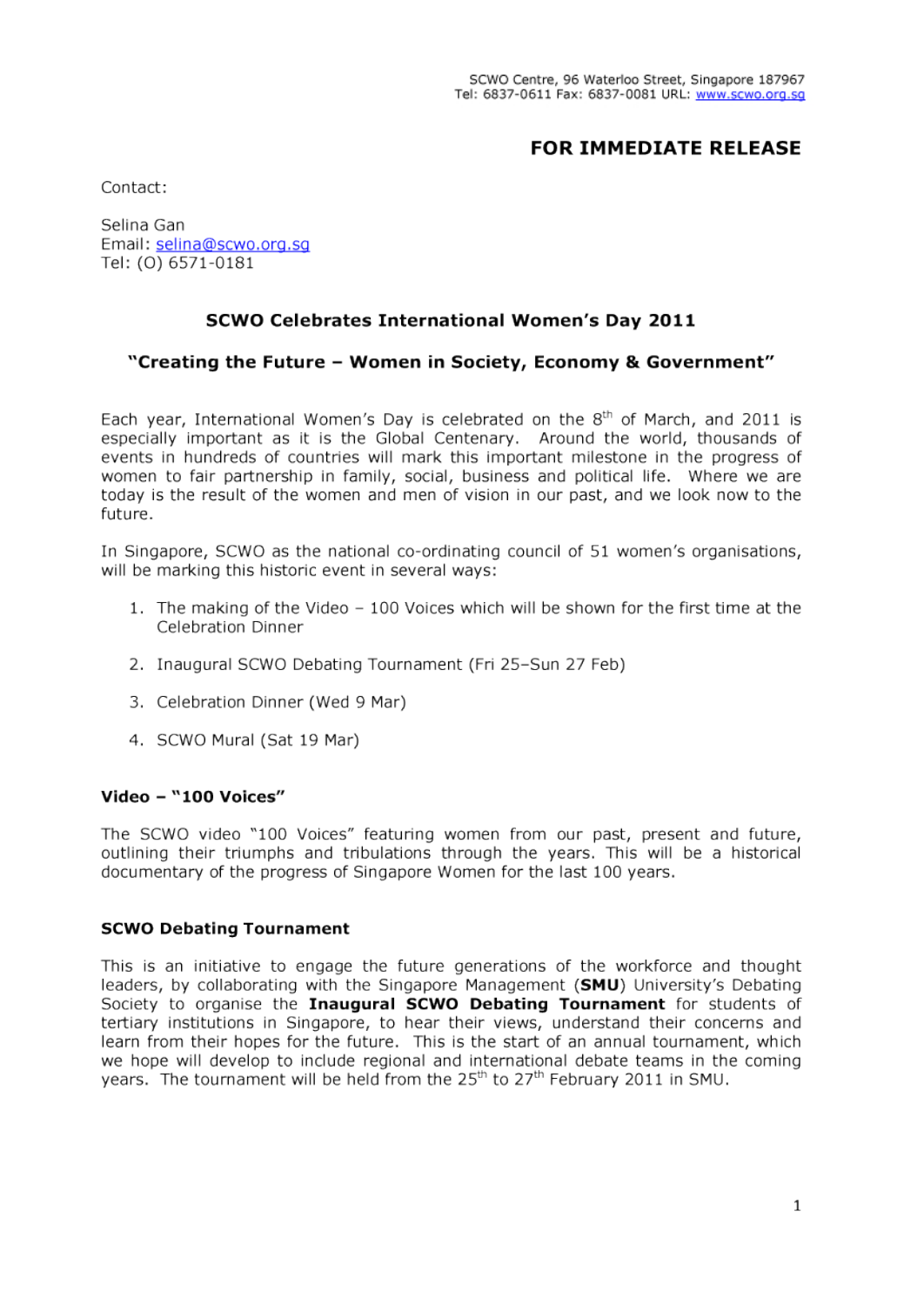### **Celebration Dinner**

The Celebration dinner to be held at the Regent Hotel Singapore will be graced by our patron, First Lady Mrs Urmila Nathan and by Minister of State, MCYS, Mrs Yu-Foo Yee Shoon.

Highlights for the evening will include:

- **Presentation of awards for the Debating Championship**
- **The SCWO video "100 Voices" will be shown for the first time**
- The Launch of the "Women's Register"
- A Special Presentation to Mrs Nathan to thank her for the 10 years of support to SCWO

#### **SCWO Mural**

Social Creatives Ltd, a Social Enterprise whose vision is to be the leading nongovernmental group nurturing community art through youth development, will be creating a Mural for the Wall on the front of the SCWO Centre. The Mural will be painted mostly by the various youth groups that they will bring together. However, on the Saturday, 19th March from 10 am to 4.30 pm we will be inviting 100 women and girls to get involved part of the painting process.

**Members of the media are cordially invited to attend.**

**1. The Finals of the Debating Tournament on Sat 27th Feb 2011 at 7 pm at the Ngee Ann Kongsi Auditorium in SMU**

**2. To the Celebration Dinner on Wed 9th Mar 2011 at the Regent Singapore Ballroom at 7.30 pm.**

**Please Media Enquiries and to RSVP:**

**Please email Selina at [selina@scwo.org.sg](mailto:selina@scwo.org.sg) or call 6837-0611**